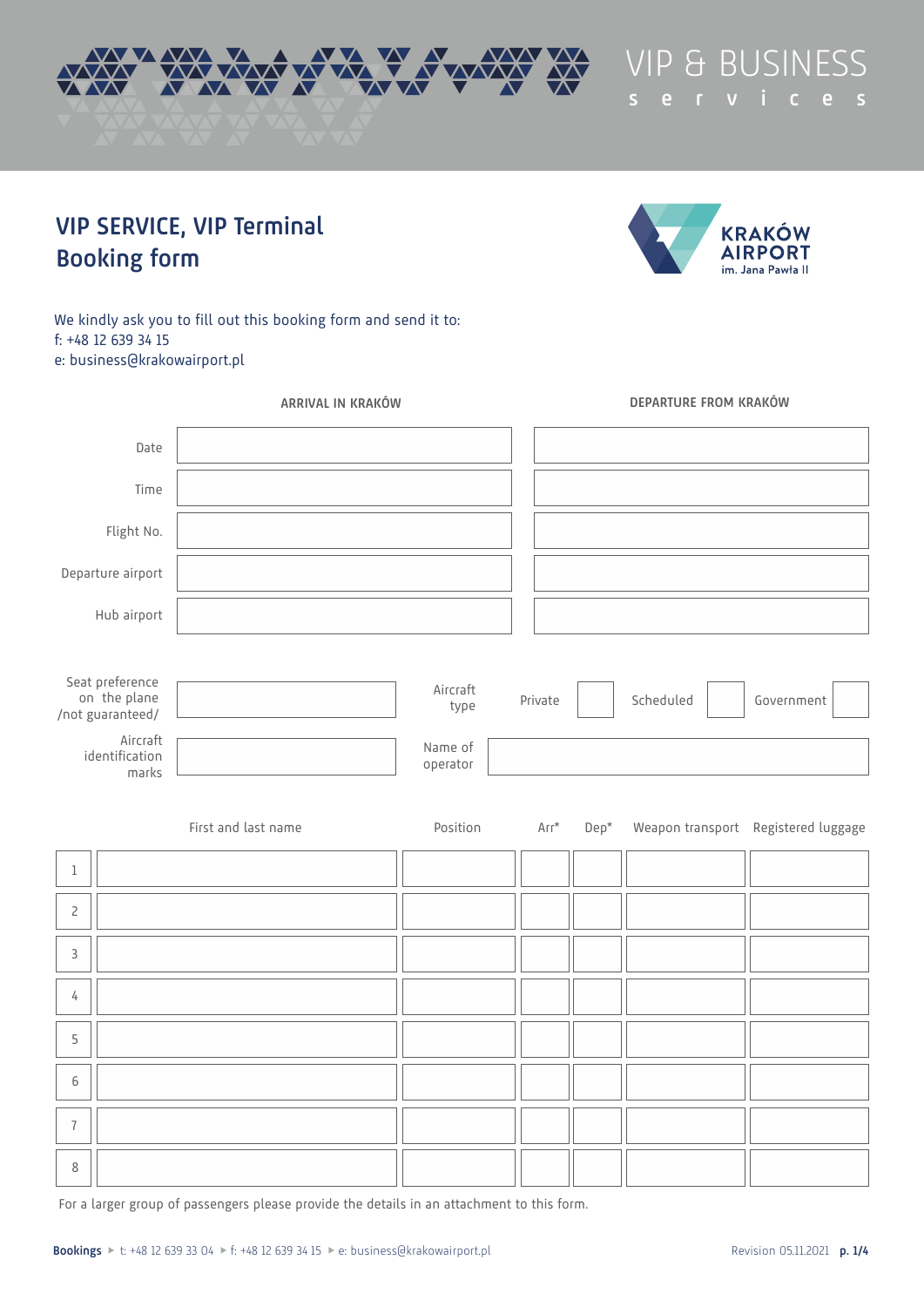

VIP & BUSINESS **s e r v i c e s**

#### Arr\* Dep\* 1 2 3 4 **SERVICES PROVIDED ON REQUEST SERVICES PROVIDED ON REQUEST AT AN EXTRA CHARGE** Tax refund Shopping in duty-free zone Flower delivery Animal transport Extra catering service First and last name of welcoming/saying goodbye person Phone number for contact Access to the apron (ID number or passport number)

For a larger group of passengers please provide the details in an attachment to this form.

## **USE OF VIP TERMINAL CAR PARK**

|                      | <b>USE OF VILLERS LETTERED CARL LARAS</b><br>First and last name of the driver | Vehicle make and<br>license plate number Arr* | Dep* | Entry of vehicle on apron |
|----------------------|--------------------------------------------------------------------------------|-----------------------------------------------|------|---------------------------|
|                      |                                                                                |                                               |      |                           |
| $\overline{c}$       |                                                                                |                                               |      |                           |
| 3                    |                                                                                |                                               |      |                           |
| <b>SUITE BOOKING</b> |                                                                                |                                               |      |                           |

|                | President Suite (number of people: 6) | Senator Suite (number of people: 4) |  |
|----------------|---------------------------------------|-------------------------------------|--|
| Date of rental |                                       | Hours of rental                     |  |
| Notes          |                                       |                                     |  |

## First and last name of the person using the suite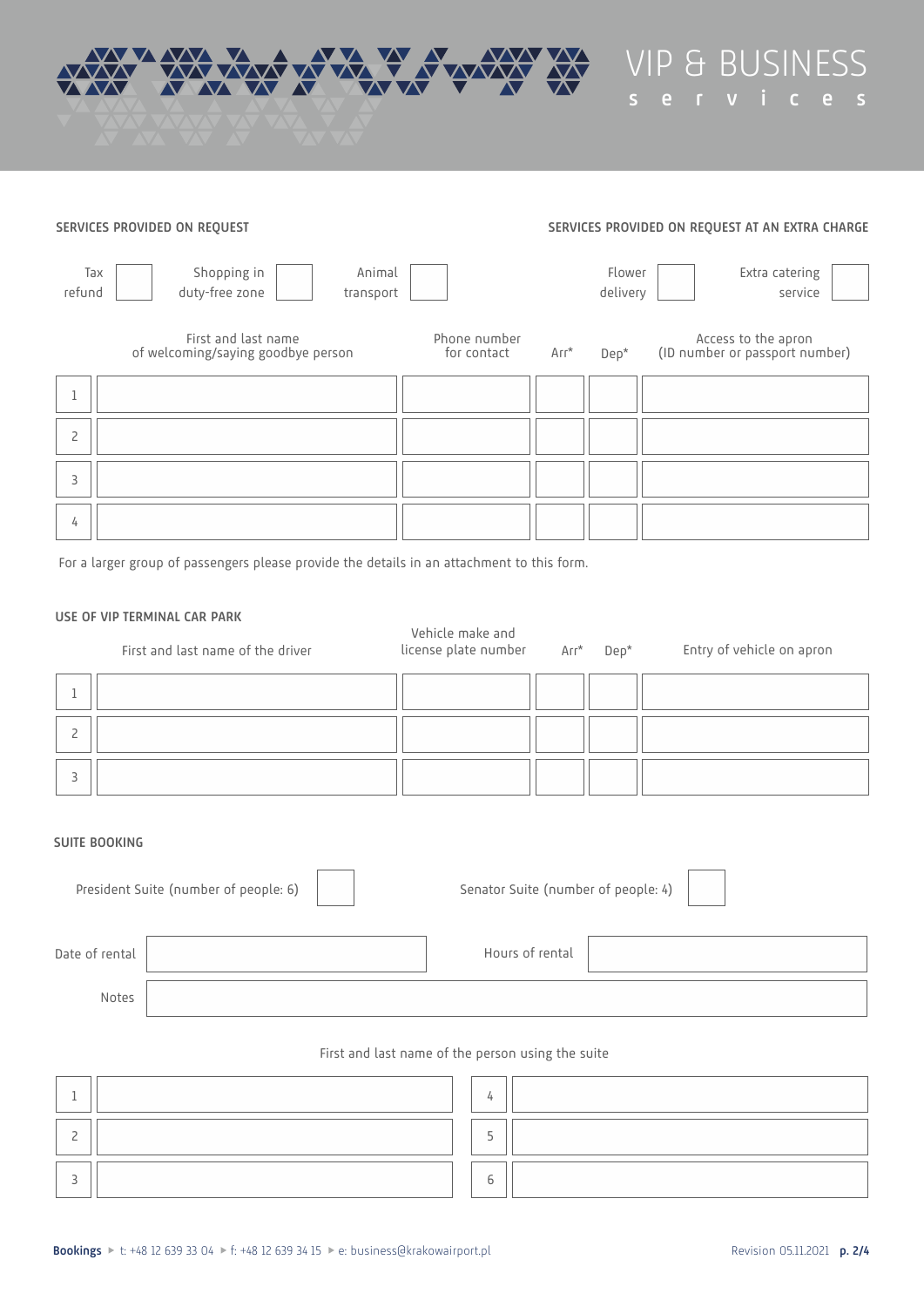

VIP & BUSINESS **s e r v i c e s**

| METHOD OF PAYMENT /PREPAYMENT/             | Bank<br>transfer | Cash | Bank<br>card | Online<br>payment |
|--------------------------------------------|------------------|------|--------------|-------------------|
| DETAILS FOR VAT INVOICE                    |                  |      |              |                   |
| Full name                                  |                  |      |              |                   |
| Address                                    |                  |      |              |                   |
| NIP (taxpayer's<br>ID number)              |                  |      |              |                   |
| Address for<br>correspondence              |                  |      |              |                   |
| Notes                                      |                  |      |              |                   |
|                                            |                  |      |              |                   |
| Name of the<br>contact person              |                  |      | Phone        |                   |
| Name of the person<br>filling out the form |                  |      | Phone        |                   |
|                                            |                  |      |              |                   |
| uwagi<br>ogólne                            |                  |      |              |                   |
|                                            |                  |      |              |                   |
|                                            |                  |      |              |                   |
|                                            |                  |      |              |                   |
|                                            |                  |      |              |                   |
|                                            |                  |      |              |                   |
|                                            |                  |      |              |                   |